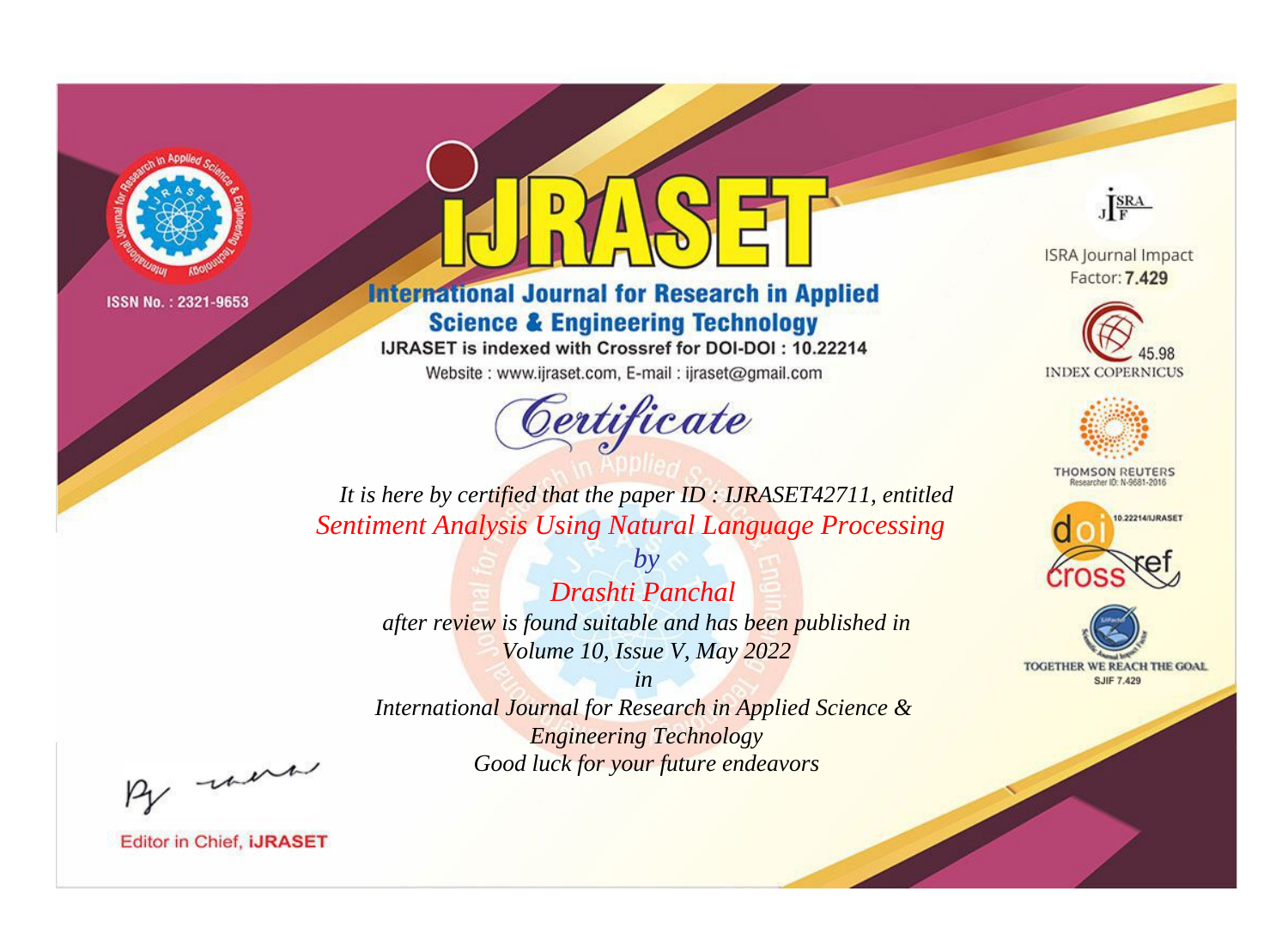

# **International Journal for Research in Applied Science & Engineering Technology**

IJRASET is indexed with Crossref for DOI-DOI: 10.22214

Website: www.ijraset.com, E-mail: ijraset@gmail.com



JERA

**ISRA Journal Impact** Factor: 7.429





**THOMSON REUTERS** 



TOGETHER WE REACH THE GOAL **SJIF 7.429** 

*It is here by certified that the paper ID : IJRASET42711, entitled Sentiment Analysis Using Natural Language Processing*

*by Mihika Mehta after review is found suitable and has been published in Volume 10, Issue V, May 2022*

*in* 

*International Journal for Research in Applied Science & Engineering Technology Good luck for your future endeavors*

By morn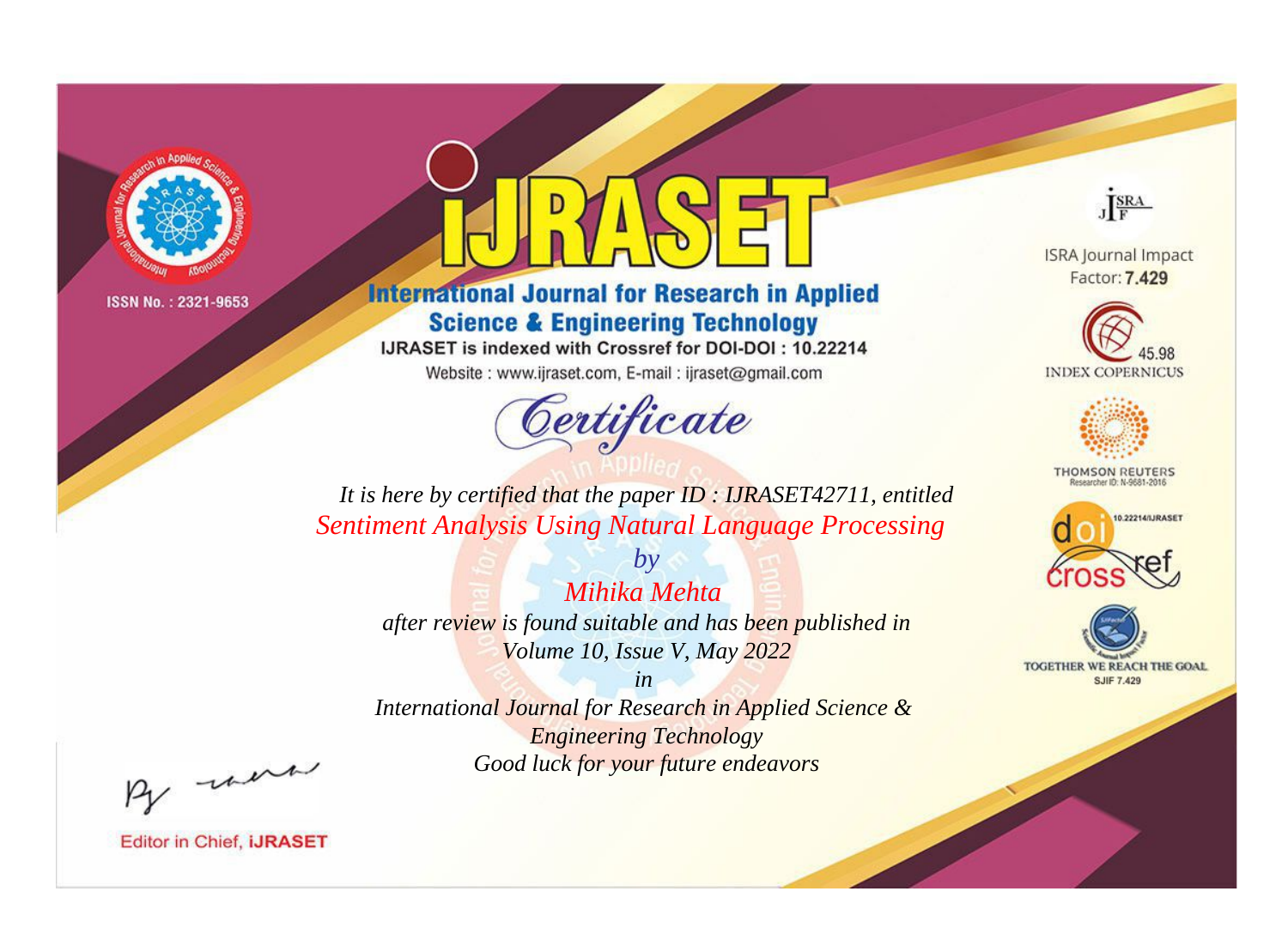

# **International Journal for Research in Applied Science & Engineering Technology**

IJRASET is indexed with Crossref for DOI-DOI: 10.22214

Website: www.ijraset.com, E-mail: ijraset@gmail.com



JERA

**ISRA Journal Impact** Factor: 7.429





**THOMSON REUTERS** 



TOGETHER WE REACH THE GOAL **SJIF 7.429** 

*It is here by certified that the paper ID : IJRASET42711, entitled Sentiment Analysis Using Natural Language Processing*

*by Aryaman Mishra after review is found suitable and has been published in Volume 10, Issue V, May 2022*

*in* 

*International Journal for Research in Applied Science & Engineering Technology Good luck for your future endeavors*

By morn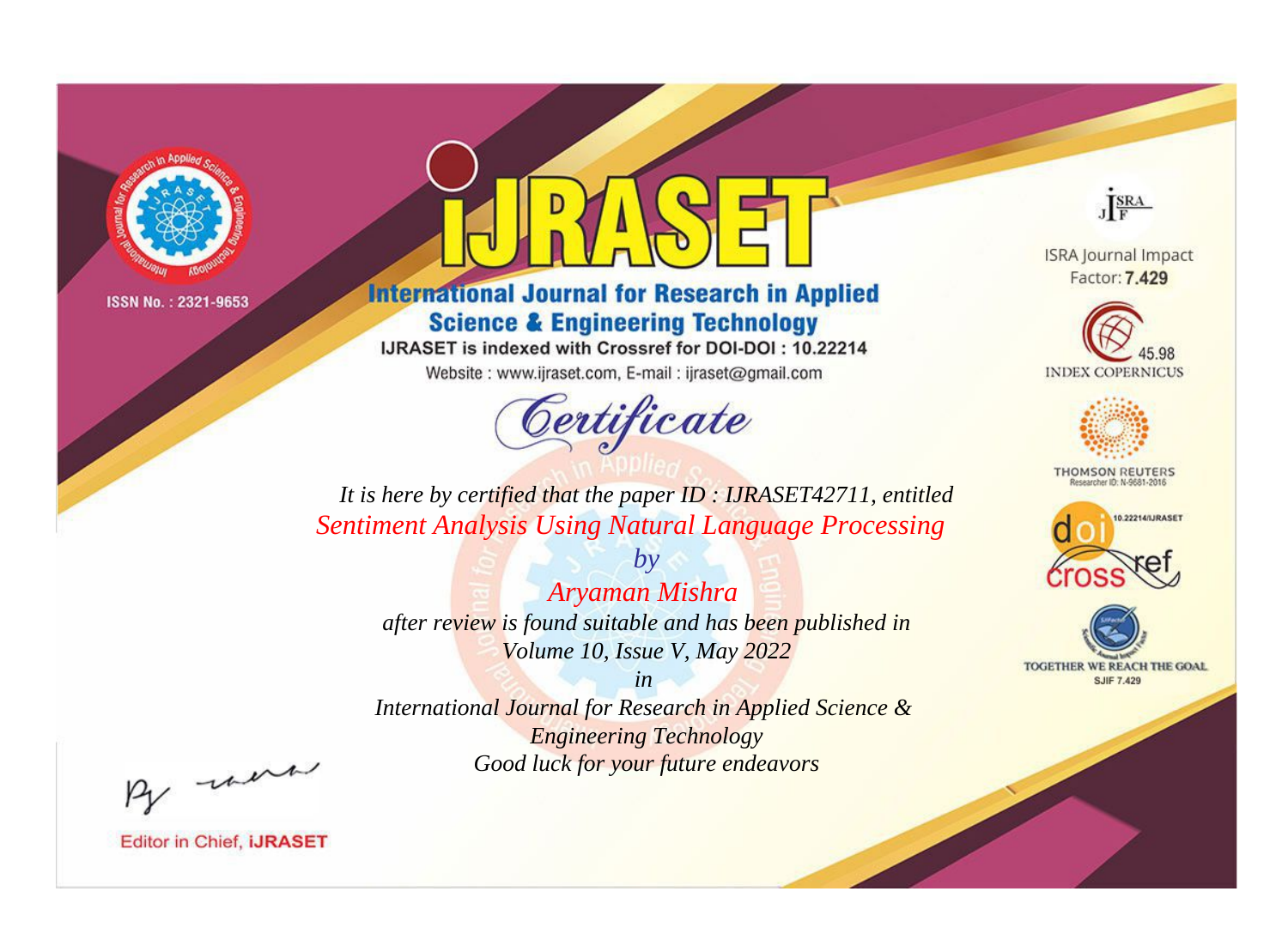

# **International Journal for Research in Applied Science & Engineering Technology**

IJRASET is indexed with Crossref for DOI-DOI: 10.22214

Website: www.ijraset.com, E-mail: ijraset@gmail.com



JERA

**ISRA Journal Impact** Factor: 7.429





**THOMSON REUTERS** 



TOGETHER WE REACH THE GOAL **SJIF 7.429** 

*It is here by certified that the paper ID : IJRASET42711, entitled Sentiment Analysis Using Natural Language Processing*

*Saish Ghole after review is found suitable and has been published in Volume 10, Issue V, May 2022*

*by*

*in* 

*International Journal for Research in Applied Science & Engineering Technology Good luck for your future endeavors*

By morn